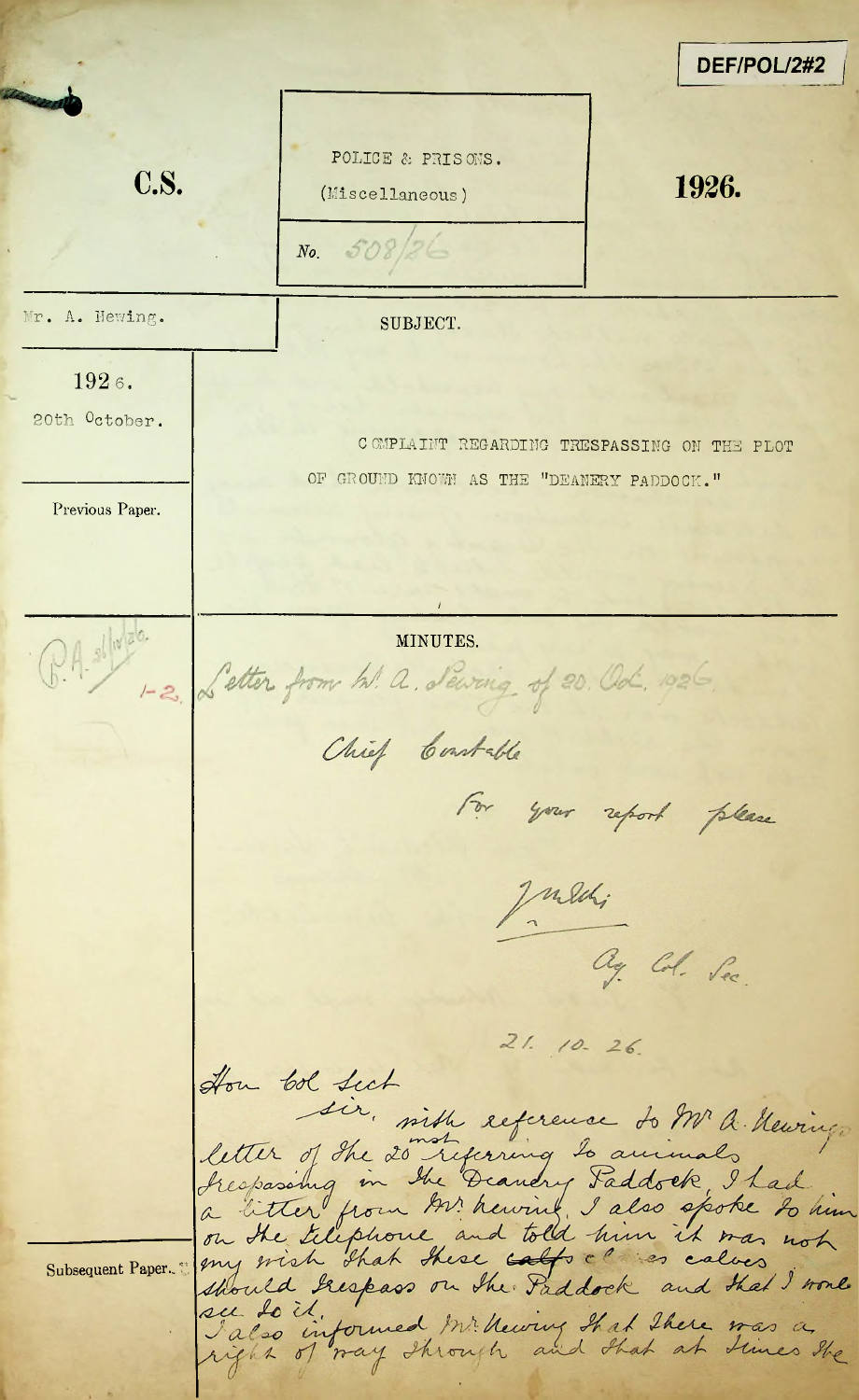Gales mere left open by the Carters I also hold him the the divisional fence tetween the Pound and the Danvery was seen to, this I had done on the 20 inst. my explanation by telephone left me under She inpersion that he was quite satisfied, if the animals in question were in the Deanery Paddock on the morning of the 20 mind They stuply walked through Inten in I have questioned my howehold and they 20 mol. I'm conclusion I have never had any or deliberate intention of any animals Trespassing on the Deaulry glounds, as Mt. hurting would like to had people right of way to my paddock!<br>I might mention that the Deanery Saddock was at one time temeed loff from the right of may, but that ferice does not now eatst. I am Sir Jour Obedició Servant the Constable.  $22 - 10 - 26$ y: Schützel. Hohnslage receipt and ray But the methor of which he completes has been brought to the notice of the Chief Counters. 2. Add that it is fromted that he will Lore no problem cause les complaint in this consection. Jul. 23.10.26. 03 Oct. 1926

Á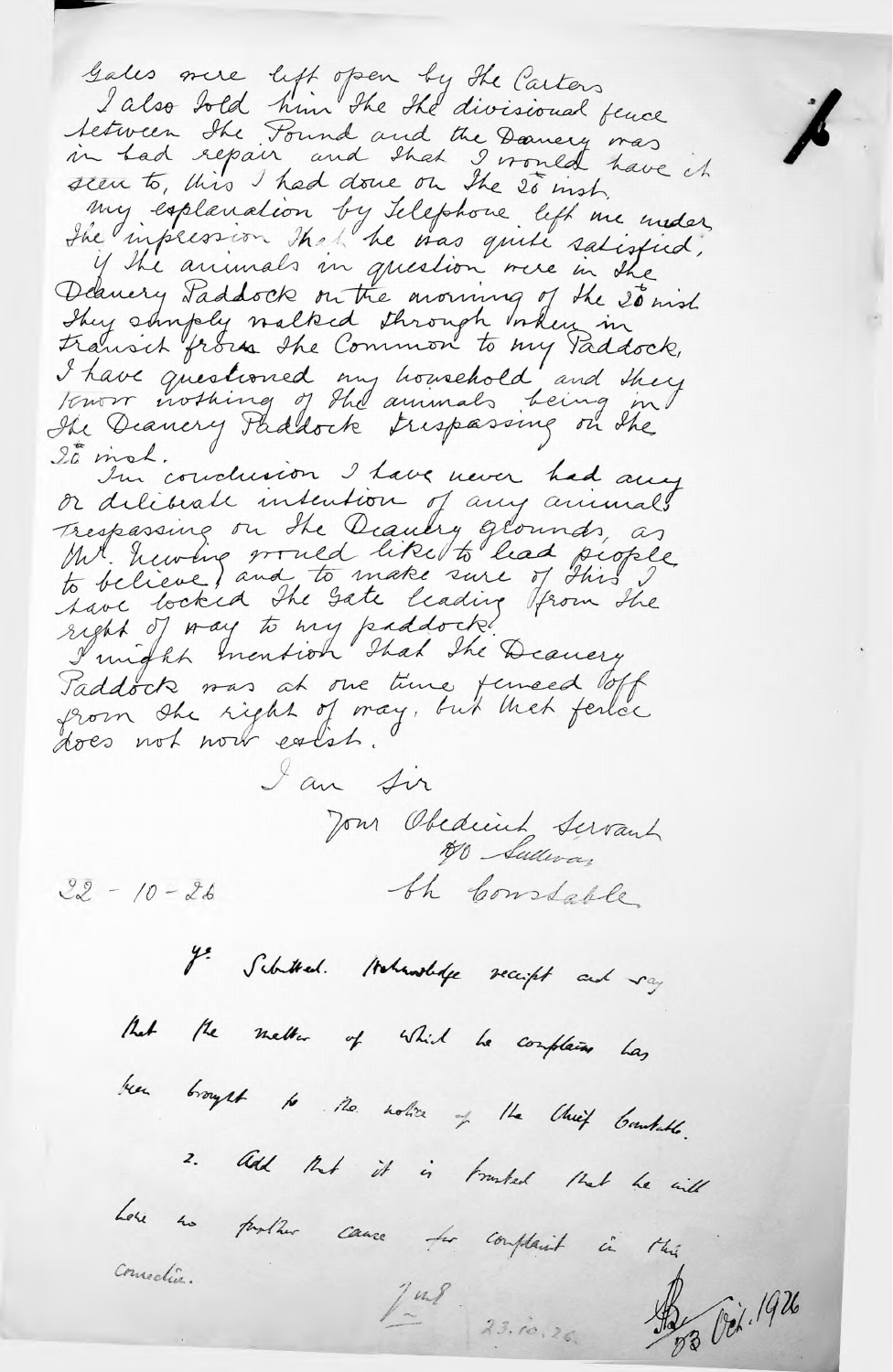C.S.O. No.  $508/26$ .

Inside Minute Paper,

 $3.$ 

 $\label{eq:2.1} \frac{1}{2} \sum_{i=1}^N \frac{1}{2} \sum_{i=1}^N \frac{1}{2} \sum_{i=1}^N \frac{1}{2} \sum_{i=1}^N \frac{1}{2} \sum_{i=1}^N \frac{1}{2} \sum_{i=1}^N \frac{1}{2} \sum_{i=1}^N \frac{1}{2} \sum_{i=1}^N \frac{1}{2} \sum_{i=1}^N \frac{1}{2} \sum_{i=1}^N \frac{1}{2} \sum_{i=1}^N \frac{1}{2} \sum_{i=1}^N \frac{1}{2} \sum_{i=1}^N \frac{$ 

Sheet  $No.$  2.

Chief Constable.

 $\overline{10}$   $\sqrt{22}$ .

Letter to Mr. A. Newing dated 25.10.26.

Julien 200.  $25.10.26$ 

Don Col Sucretary Secu Des Court  $26 - 10 - 26$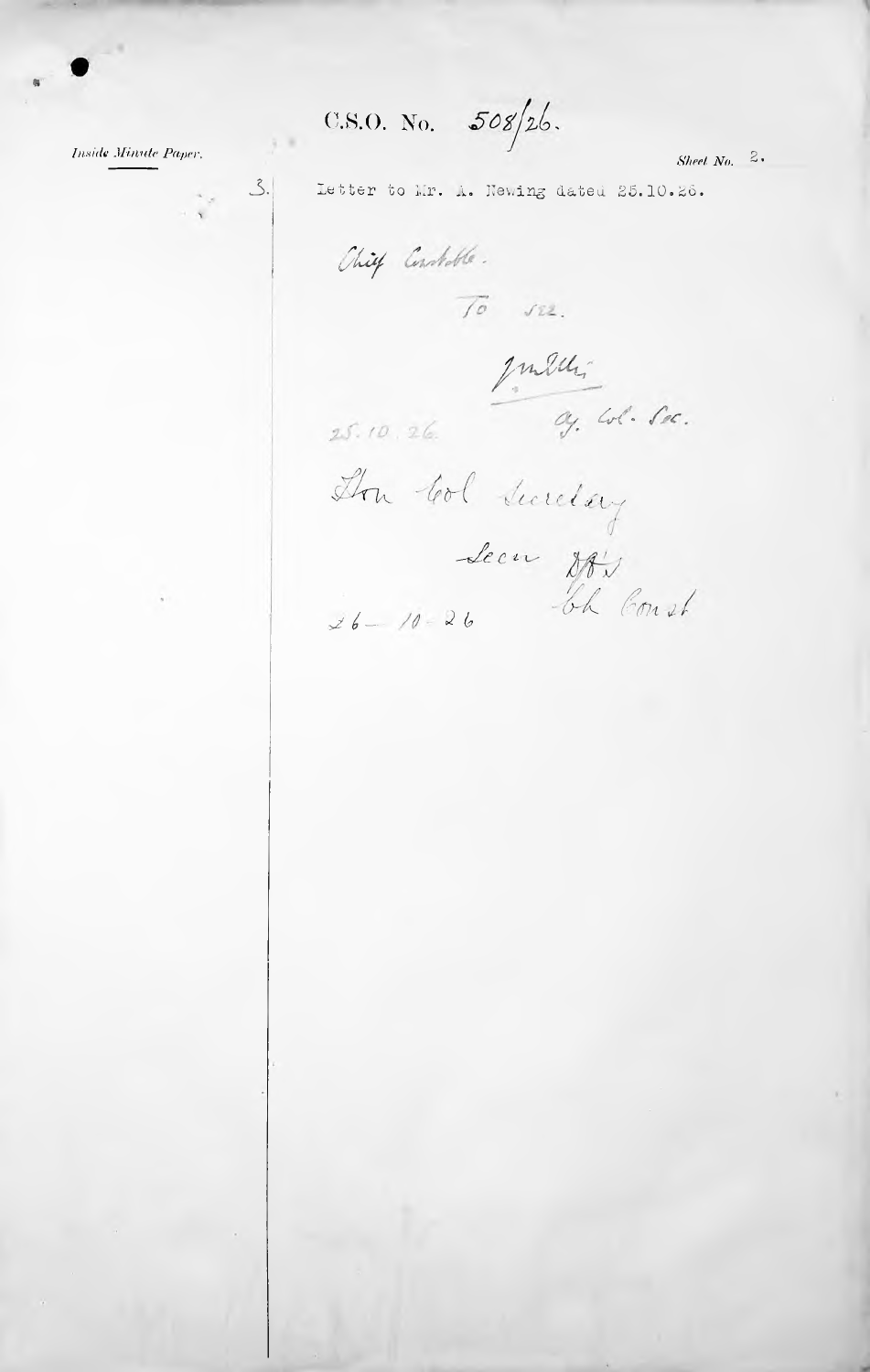## Port- Stanley.

Falkland Islands .

20th October , 1Q26 .

f/ /.

/1



Sir.

having written in his official capacity to the local Shier' Constable regarding certain animals which are continually trespassing on the plot of ground known as reply from him. j. regret having to report that, notwithstanding my the "Deanery Fad ock" . 7. have so far received no officii

telephone with the officer mentioned. I have had a most unsatisfactory conversation on  $\mathbb H$ 

me that the animals were his . which In my opinion aggravates the situation. The officer's son has also telephoned me to infor

the impression that all I need is an explanation. Both the Chief Constable and his son seem to by( *I* Paddock. or otherwise impounded in the usual way require is that the animals be kept off esion that all I need is an explanation.<br>Quire is that the animals be kept off the<br>or otherwise impounded in the usual wa<sup>re</sup> •khat 7

I may add that I have been ceded the use of

The Honourable

The Colonial Secretary.

Fort Stanley.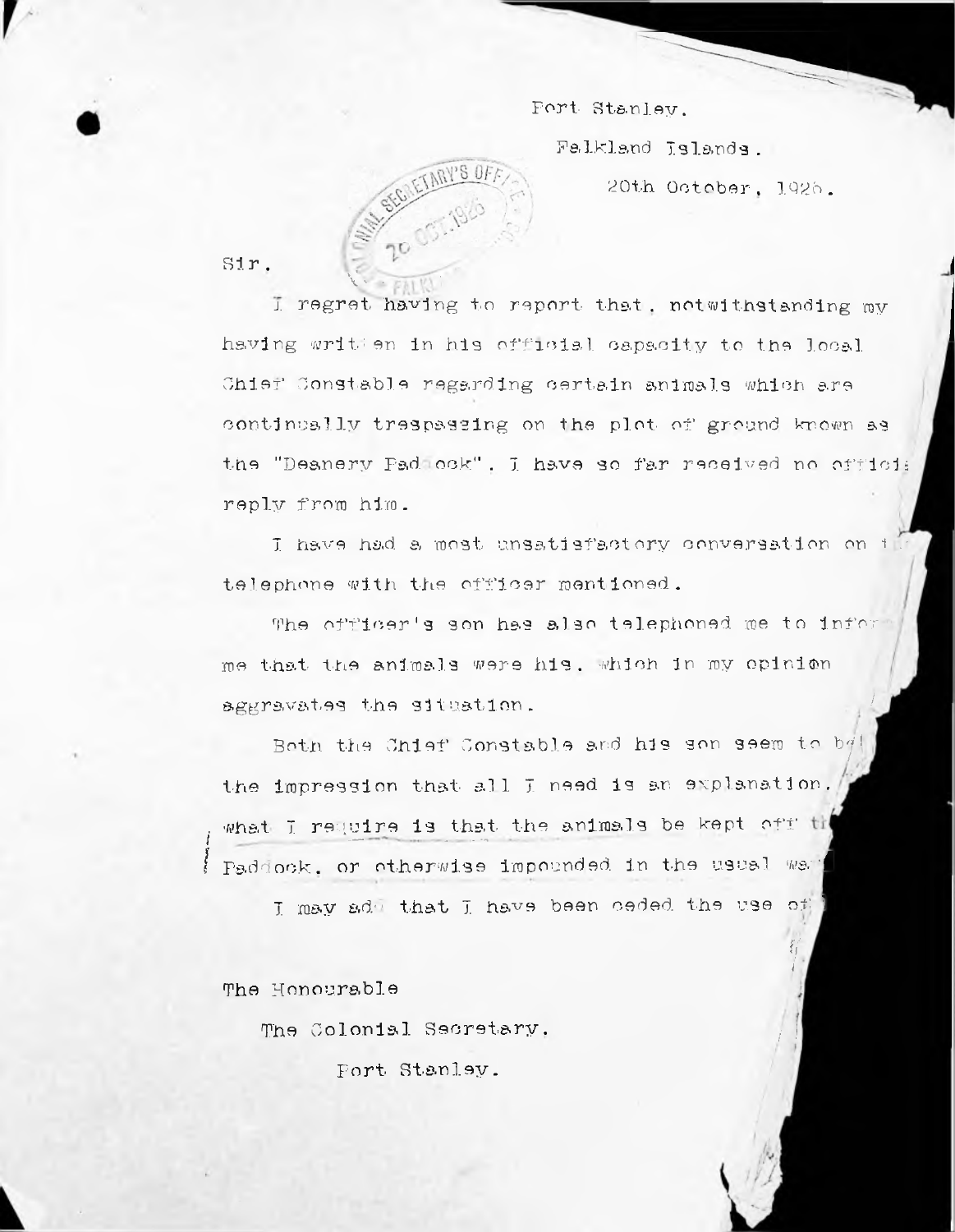pad ook by the Rev. F.S. Vaughan. I also enclose a cutting from the Falkland. Islands Magazine of' October. 1925. from which you will notice that the former Dean: the Very Rev, J .Stanley Smith, took the trouble to make it publicly known that I had the exclusive use of the said, paddock, and. that the Chief Constable has no'right to use It in any way.

Tn telephonic conversation the Chief' Constable and his son both gave roe the Impression that they would keep the animals off the ground in question . but cows and cal were in the paddock yesterday, and are again there this rooming, so I must perforce report the matter at this length and ask that the necessary measures be taken to

- a) prevent any further trespassing.
- b) be required in order that the Chief Com may pay due attention to complaints ma $\#$ off1c1a1Iv to him. Apply such diciplinary correctives as  $q$

I have the honour to be.

1  $\frac{1}{2}$ 

Your obedient Servant.

*!* il / / / jj

Sir .

to the Chief of Police to make use of the Deanery paddock either for a public pound or a private pasture. **The** Deanery, **better** known to the **older** inhabitants as "the Parsonage", is Government property which is leased to the Church at a purely nominal annual rent. During the coming vacancy Mr. A. Newing, the People's Warden, has kindly consented to keep the keys and inspect the house from time to time. Arrangements have been made for Mr. Newing to use the paddock  $\#$  if he so desires. In order to save any misunderstanding, it may be as well to state plainly that no permission has been granted